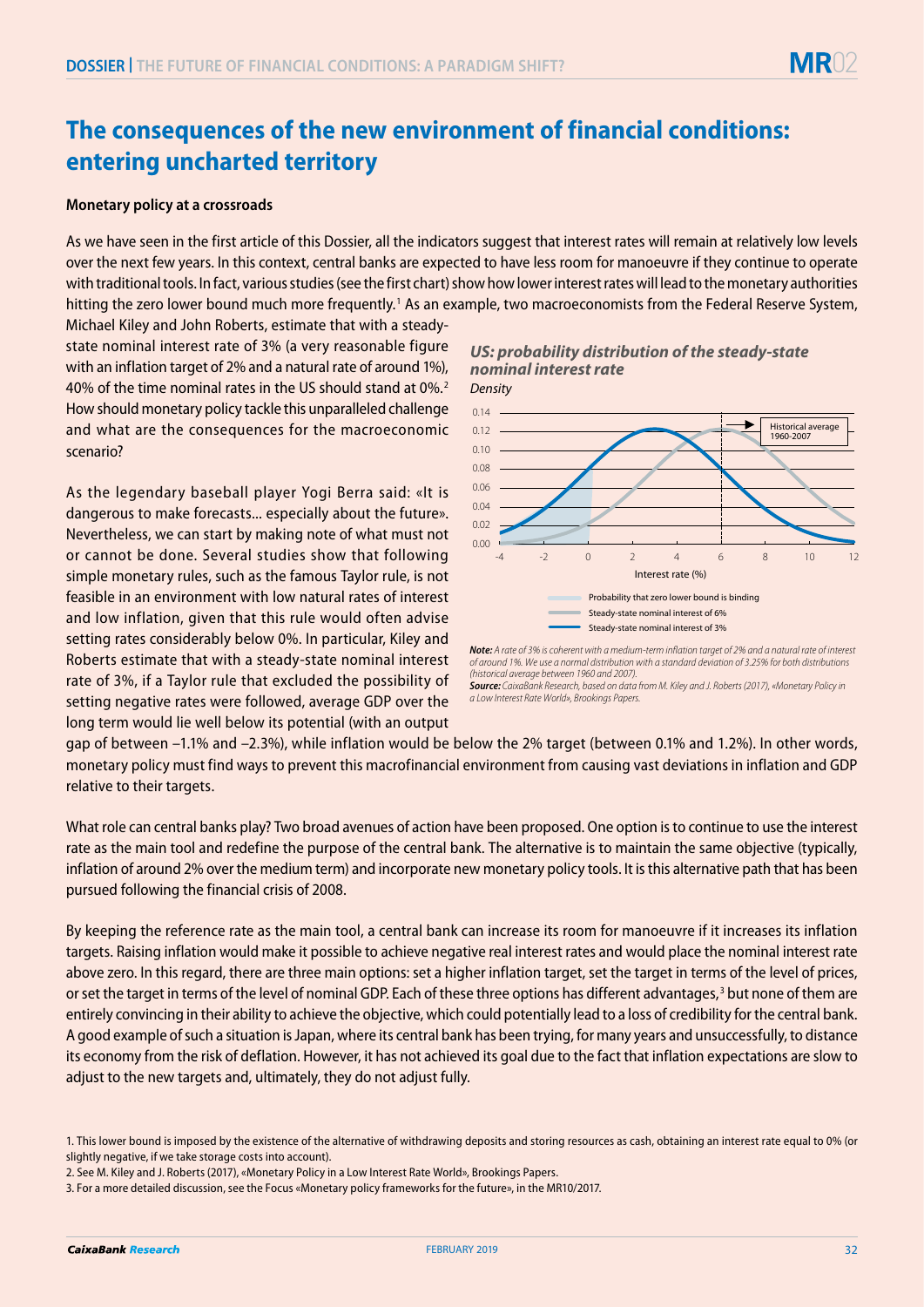An alternative framework would be to maintain the current targets and add non-conventional measures (especially communication and balance sheet policies, such as asset purchases) to the set of common tools available to the central banks, with a view to complementing traditional monetary policy. These measures may be justified in environments with very low rates in which the monetary policy transmission mechanism has been damaged. One advantage of this option is that the measures can be calibrated more precisely to the specific needs of the moment.

## *Survey of central banks: will non-conventional tools continue to be used in the future?*



*Note: Survey conducted in 2016 among the governors of the 95 main central banks worldwide, with a 58% response rate, including 16 governors of central banks in advanced economies. Source: CaixaBank Research, based on data from A. Blinder, M. Ehrmann, J. de Haan and D. Jansen (2016), «Necessity as the mother of invention: Monetary policy after the crisis», Central Bank of the Netherlands.*

Starting with communication, in environments with limited margin to lower rates, the monetary authorities can provide indications on the future path of monetary policy to try to convince economic players that they will keep rates low in the future (a technique known as forward guidance). If such announcements are viewed as credible, it makes it possible to reduce longer-term interest rates and to increase asset prices today by stimulating the economy. However, this policy has its limits: it is not always easy to make such announcements credible. This is especially difficult in situations that are likely to generate temporary inconsistency dilemmas – that is, situations in which the best solution would be to deviate from the commitment when the time comes to execute it.

Asset purchase programmes, also known as quantitative easing (QE), involve expanding central banks' balance sheets

by acquiring large volumes of public and private bonds. This is a direct and credible mechanism for indicating that rates will remain low for a long period of time (it is credible because, if they were raised, the central bank would incur considerable capital losses on the assets acquired). This makes it possible to lower long-term interest rates, raise asset prices and improve the financial conditions of economic players. Ultimately, the aim is to offer support to aggregate demand. This policy also has its limits, however. On the one hand, it is essential that it is well synchronised with the traditional policy of setting rates and that there is thorough communication regarding its timing for it to be credible (otherwise, there may be episodes of financial turmoil, such as the taper tantrum of 2013). On the other hand, there are limits to the amount and type of debt that central banks can buy.

Interestingly, we already have some evidence that nonconventional tools are here to stay. Specifically, a team of economists conducted a survey in 2016<sup>4</sup> among the chairmen of 95 central banks (with a 58% participation rate) in which they were asked whether they believed that non-conventional monetary policy tools would continue to be used in the future. Among the survey respondents, 72% considered that forward guidance will continue to be an important tool for the monetary policy of the future. As for quantitative easing (QE) asset purchase programmes, the enthusiasm was lower: 41.2% of those surveyed thought that the purchases of public debt by central banks will continue to be used in the monetary policy tool kit of the future, while 29% believed that purchase programmes involving other assets will continue to be valid in the future.





*Not***e***:* Survey conducted in 2016 among the governors of the 95 main central banks worldwide, with a 58% response rate, including 16 governors of central banks in advanced economies **Source***: C*aixaBank Research, based on data from A. Blinder, M. Ehrmann, J. de Haan and D. Jansen *(2016),* «Necessity as the mother of invention: Monetary policy after the crisis», Central Bank of the Netherlands.

4. A. Blinder, M. Ehrmann, J. de Haan and D. Jansen (2016), «Necessity as the mother of invention: Monetary policy after the crisis», Central Bank of the Netherlands.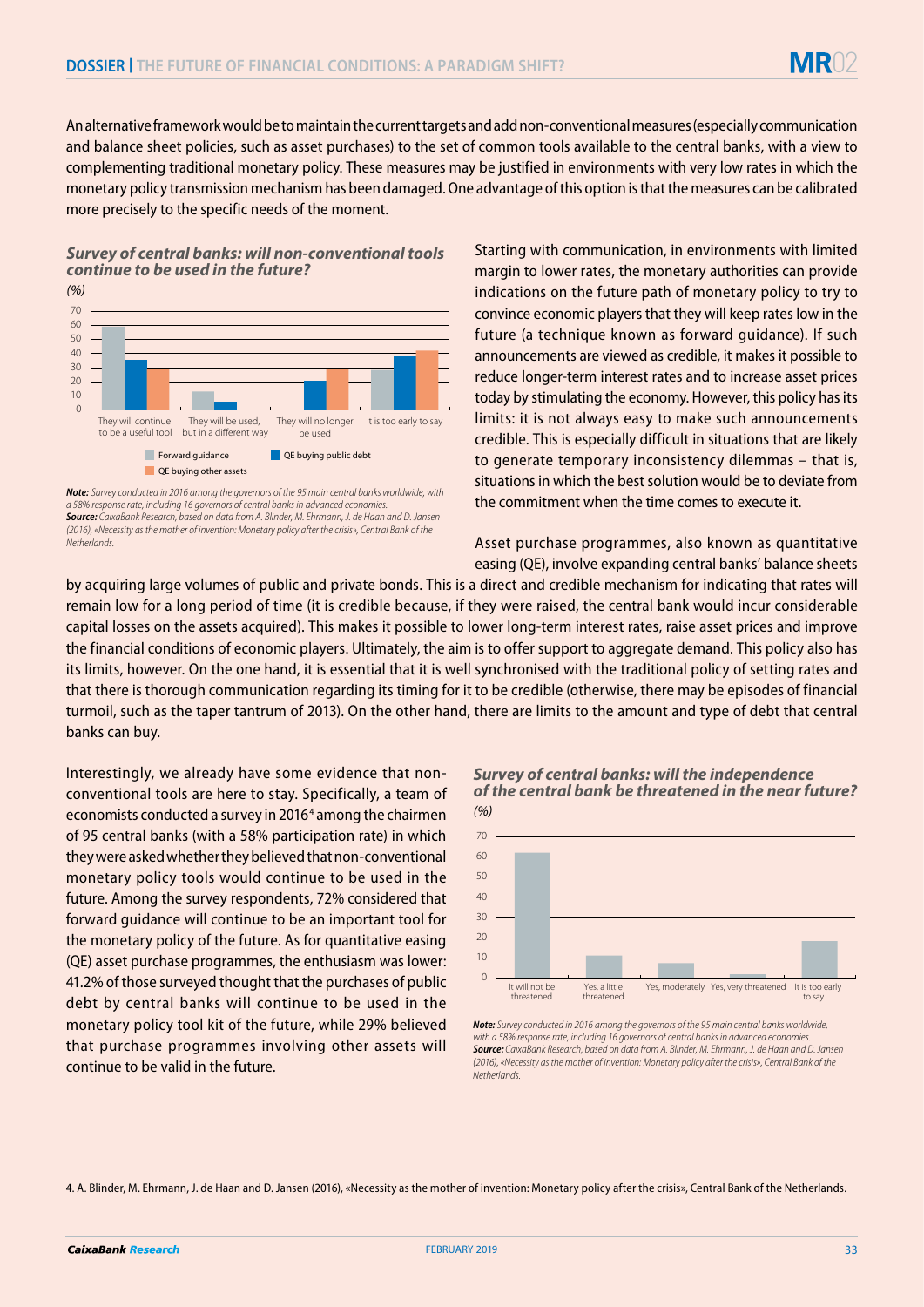Finally, we must briefly highlight three major challenges that monetary policy will face in the future if non-conventional tools are chosen to be used. Firstly, central banks must shore up their independence in the face of growing political pressure to influence monetary policy that is generated when a central bank accumulates public debt on its balance sheet. We must remember that exercising monetary policy is an arduous task that requires technical judgement and it should not give in to the temptation to be governed by political intents.

Secondly, consideration should be given to rethinking the objectives of monetary policy and whether financial stability should be one of them. This debate will take on more importance in the future, since greater use of non-conventional monetary policies could increase the risk of financial instability. This is the case, on the one hand, because using these tools to achieve the central bank's long-term goals could lead to an increase in financial fluctuations in the short term, as has occurred with at least one of the announcements made by the Fed regarding asset purchases.<sup>5</sup> Let us not forget that the monetary authorities are less accustomed to using these tools, making it more difficult for them to be optimally tailored. On the other hand, this is because, as the economist Lucrezia Reichlin explains, the flattening of the yield curve that is caused by the use of non-conventional tools, as a result of them reducing long-term rates, could put financial institutions that have little flexibility in their balance sheets in a predicament.<sup>6</sup> An example of this are institutions that have liabilities with predetermined yields, such as life insurers and defined benefit pension plans.

## *Cumulative net asset purchases by the ECB (EUR billions)*



**Source***:**C*aixaBank Research, based on data from the ECB.

Thirdly, central banks and major financial institutions subject to national and supranational supervision should work shoulder to shoulder to improve their mechanisms for international coordination in a more globalised world, as well as to determine the degree to which they overlap with macroprudential tools. This should not come as a surprise: asset purchase programmes amplify the spillovers of monetary policy, as we have already seen in the current environment. In effect, these programmes have generated abundant liquidity in the advanced economies which, in an environment of low interest rates, has been directed at neighbouring economies. This puts the central banks of the recipient countries under pressure, since the resulting capital inflows apply upward pressure on the value of their currencies and generate deflationary pressures. This is especially pronounced in small, open economies: Denmark, Sweden and Switzerland are clear examples of countries affected by the QE of the

ECB. If they want to avoid sudden appreciations of their currencies and manage the capital inflows, the recipient economies are forced to adopt more accommodative monetary policies than their domestic economic conditions require, which can also feed financial instability.7

In the end, monetary policy must decide what form it wants to take in the future, and this will require an in-depth rethink of the objectives and the tools that are used.

## **The impact of low rates on the banking sector**

The environment of low rates, like the one we expect for the next few years to come, will have major consequences for the banking sector. It is important to keep in mind that this environment applies downward pressure on the sector's profitability.<sup>8</sup> This is because low interest rates erode the interest margin, that is, the difference between what the bank earns on credit

<sup>5.</sup> See J.C. Berganza, I. Hernando and J. Vallés (2014), «Los desafíos para la política monetaria en las economías avanzadas tras la Gran Recesión», Occasional Papers n° 1404, Bank of Spain.

<sup>6.</sup> See H. Pill and L. Reichlin (2016), «Non-Standard Monetary Policy and Financial Stability», London Business School Working Paper.

<sup>7.</sup> See the article «Monetary policy: from independence to interdependence» in the Dossier of the MR09/16.

<sup>8.</sup> See P. Hernández de Cos (2018), «¿Reinventar la banca o mejorar su gestión?», Opening of the 14th IESE Banking Sector Conference, Bank of Spain.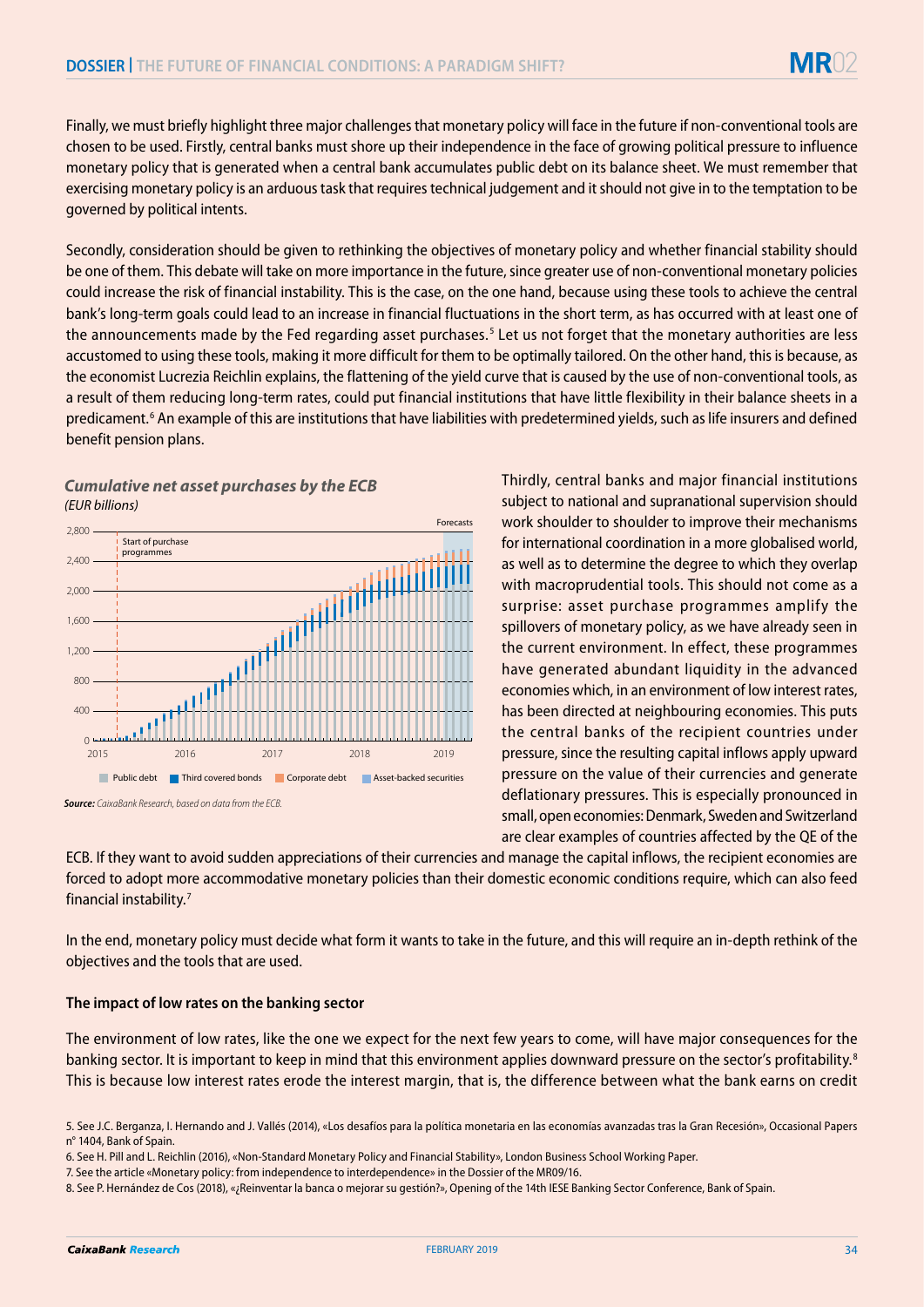facilities, loans and mortgages and what it pays on deposits, since in the latter case banks can scarcely reduce interest rates below 0%. Therefore, when rates are very low, a further decrease has a greater impact on what the bank receives from its assets than on what it has to pay on its liabilities (which include deposits). This intuition has been widely endorsed by the economic literature, which has empirically documented that, in environments with low interest rates, banks earn a lower interest margin on average than they do in high-rate environments.<sup>9</sup>

Following on from this, an article published by the ECB<sup>10</sup> helps us to quantify the effect that a prolonged period of low interest rates has on the profitability of banking in Europe: the impact is negative and statistically significant. Specifically, if interest rates remain near their current levels for three more years – a scenario that is perfectly feasible –, it would apply downward pressure on profitability, as measured using return on assets (ROA),<sup>11</sup> of approximately 0.06 pps (the average ROA for the EU as a whole in 2018 was 0.5%). In addition, if the environment of low rates were to persist until 2022, the impact on profitability between 2012 and 2022 would amount to –0.1 pp in net terms (i.e. taking into account the positive effect of low interest rates on economic activity).

In this environment, the sector can be expected to continue to focus on more profitable business activities. These include lending to companies or consumers on the asset side of the business, and asset management activities such as investment funds, pension plans and savings insurance, which generate income through fees. It can also be expected that this environment of low interest rates will continue to act as a catalyst for greater concentration in the sector. This process could have a wider-reaching impact beyond the strictly national scope, with more flexible and integrated European regulation facilitating the creation of truly pan-European banks. In this regard, completing the banking union would represent a giant leap.

### **Public debt and low rates: careful with short-sightedness!**

Finally, it is time to analyse how low interest rates that persist over a long period of time affect the sustainability of public debt. This is a key issue in the current environment, given the high levels of public debt that exist in most developed countries.

The path followed by public debt depends on three key variables: the interest rate at which each country's Treasuries are financed, the primary public deficit and, of course, the speed at which the economy grows in nominal terms.

The way in which each of these variables has an impact on public debt is intuitive: the lower the interest rate at which the Treasuries are financed and the lower the primary deficit, the more public debt is reduced (or the less it increases). On the other hand, the higher the growth of the economy, the more the debt to GDP ratio decreases. Intuitively, if the primary deficit is equal to zero, public debt (as a percentage of GDP) will increase when the cost of debt is greater than the nominal growth of the economy, and vice versa.<sup>12</sup>

Currently, the cost of debt has reduced significantly, largely due to the expansionary monetary policy carried out by the major central banks. This has enabled many developed countries to stabilise their public debt, despite continuing to register primary budget deficits.

All in all, there are several factors that could once again raise the cost of debt in the medium-term. On the one hand, the advanced economies are already in a more mature phase of the business cycle, so a moderation in the pace of growth can be expected over the next few years. On the other hand, although we expect the natural rate of interest to remain low, the interest rate at which the Public Treasury is financed could rise, not due to fundamental reasons but rather because of risk premiums. In this regard, investors have already shown a high degree of sensitivity to increases in public debt, so risk premiums could increase again if the perception of risk among investors were to deteriorate. This is more likely to occur in contexts such as the current one, characterised by high financing needs.

<sup>9.</sup> See S. Claessens *et al.* (2017), «Low-For-Long Interest Rates and Banks», CEPR Discussion Paper 11842.

<sup>10.</sup> See C. Altavilla, M. Bouchinha and J.L. Peydró (2017), «Monetary policy and bank profitability in a low interest rate environment», ECB Working Paper 2105.

<sup>11.</sup> ROA is an indicator that measures the profitability of a company's total assets, calculated as the ratio between profit and total assets. It expresses the company's financial profitability, regardless of how the assets are financed (whether with internal capital or third-party resources).

<sup>12.</sup> Formally,  $\Delta B = (r - g) * B + d$ , where *B* is public debt as a percentage of GDP, *d* is the primary deficit (i.e. excluding interest payments as a percentage of GDP), *r* is the interest rate of the Treasuries and *g* is the growth of the economy (both in real terms or in nominal terms).